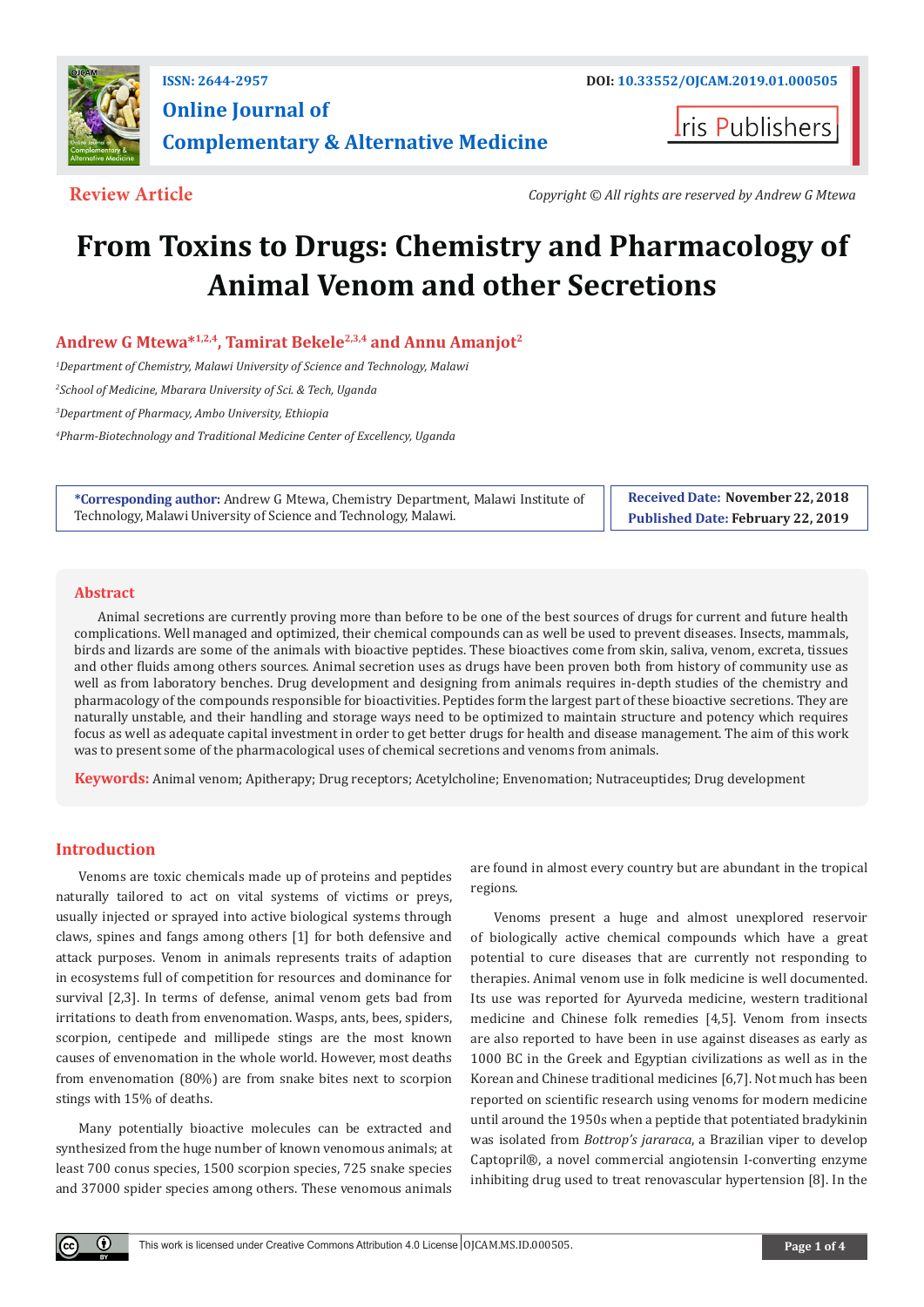1980s, Misael Bordier Chivas, a Cuban biologist, was conducting some experiments with toxins from animals from which a new finding came up from scorpion venom which showed reductions in the size of rat and dog tumors [9]. Prialt® was developed in the 1980s from venom peptides isolated from cone snail [10].

Due to their high specificity, venoms are one of the best promising drug scaffolds of all times [1]. These animal venoms are capable of modulating synapses, generate as well as propagate bioactivity by acting selectively on various ion receptors and channels [11,12]. In-depth studies on animal venoms' composition and bioactivity as well as the effects on geography and other environmental factors would provide variable important pharmacological information and leads in the development of newer drugs [1]. This paper aims at putting together some of the known animal venoms that have shown some potential to be developed further into drugs against ailments.

# **Pharmacology of Venoms**

Different animal venoms have been reported to have potential against diseases in preclinical trials as well as from community uses. The following sections present some of the known pharmacological aspects of venom from various animals.

# **Pharmacology of Snake Venom**

Apart from proteins and other organic compounds, snake venom comprises inorganic compounds to a lesser extent. Venom from sea snakes, kraits and cobras is neurotoxic and usually leads to death by paralysis from the interruption of the neurotransmission while in rattlesnakes and vipers, the venom is hemovasotoxic effective in destruction of tissues and disturbances in the clotting of blood causing organ or/and tissue swelling [13].

Venom from snakes was reported to have been used for years in folk medicine in the Chinese and the western traditional medicines [4,14]. It was also reported to have been used since the 7th BC in Ayurvedic medicine for arthritis and intestinal ailments as well as for life prolonging purposes [5].

*Bothrops jararaca* (Jararaca pit viper) is a Brazilian arrowhead viper with peptide inhibitors. They are reported to bind to active ACE sites as good as do natural substrates, a mechanism that is vital in the reduction of blood pressure [15]. This mechanism inhibits angiotensin-converting enzymes. *Bothrops jararaca* venom promises active drugs against cardiac failure and hypertension. Captopril (CAPOTEN®) and Enalapril (CASOTEC®) are some of the drugs that have been developed from these inhibitors from the viper.

*Echis carinatus* (Saw-scaled viper) is a venomous viper very common the dry regions of Africa, Sri Lanka, India, Middle East and Pakistan. Its venom is reported to work in antagonism with fibrinogen biding to the GPIIb/llla receptor. Tirofiban (AGGRASTAT®) is a drug made from the venom used against acute coronary syndrome.

*Sistrurus miliarius* (Pigmy rattle snake) is a pit viper very common in Southeastern parts of the United States. From the snake venom, eptifibatide (INTEGRILIN®) was made with

activities against coronary disorders. Its mechanism of action is by preventing binding of adhesive ligands including fibrinogen and von wille brand factor to GPIIb/IIIa.

*Bothrops atrox* (Common lancehead snake) is a snake species most common in the eastern side of the Andes, North of South America. Batroxobin (DEFIBRASE®) is a drug that was made from the venom of this species. Its basic mechanism of action is cleaving fibrinogen Aα-chains. The drug is used against deafness, acute cerebral infections and unspecified angina pectoris. *Bothrops moojeni* (Brazilian lancehead snake) is another species that has venom peptides with the same mechanism of action. This species is common in South America's moist forests. Another drug from B. *Atrox* is platelet gel (PLATELEX-ACT®) for topical applications of blood Gasification while B. moojeni has another drug derived from it, Fibrin sealant (VIVOSTAT®) used as an autologous fibrin sealant in surgical operations. In addition to the two species above, another snake species has been studied and its venom also developed into hem coagulase (REPTILASE®), a prophylaxis against, and treatment to surgical hemorrhage. Its pharmacological mechanism of action includes fibrinogen Aα-chain cleaving and the activation of prothrombin and factor X.

Three species of snakes; *Gloydius ussuriensis* (Ussuri mamaushimviper), *Deinagkistrodon acutus* (Chinese moccasin snake) and *Deinagkistrodon acutus* (Siberian pit viper snake) have been extracted of peptides which act like enzymes similar to thrombin. By fibrinogenase, the extracted enzymes work as a prophylaxis and treatment to thromboembolic diseases.

Dendroaspis natriuretic peptides (cenderitide, CD-NP) from *Dendroaspis angusteiceps* (Eastern green snake), reached the clinical trial phase in 2016. It is used to inhibit the aggregation of platelets and the coagulation cascade. The drug is used to treat congestive cardiac failure.

# **Wasps**

Wasp venom was reported to be rich in molecules that are neuroactive and can be priceless in the development of new nervous system related drugs [11]. Wasp venom has been reported to be bioactive against Parkinson's and Alzheimer's diseases as well as amyotrophic and multiple sclerosis and epilepsy [11].

## **Bees**

The use of bee products in the management of diseases or another ailment is called apitherapy. Dose administration can be in the form of ointments, injection of diluted venom, creams, acupuncture and even deliberate bee stinging [16].

Bee venom was reported to have a lot of neuromodulative and protective molecules that can be essential in the development of new drugs for nervous system related ailments [11]. In its crude form, venom from bees has been reported to be bioactive against amyotrophic and multiple sclerosis as well as Parkinson's and Alzheimer's diseases and epilepsy [11]. Crude bee venom is also reported to have molecules that work well against pain and other inflammatory diseases like osteoarthritis and rheumatoid arthritis [17,18]. rheumatoid arthritis [17,18].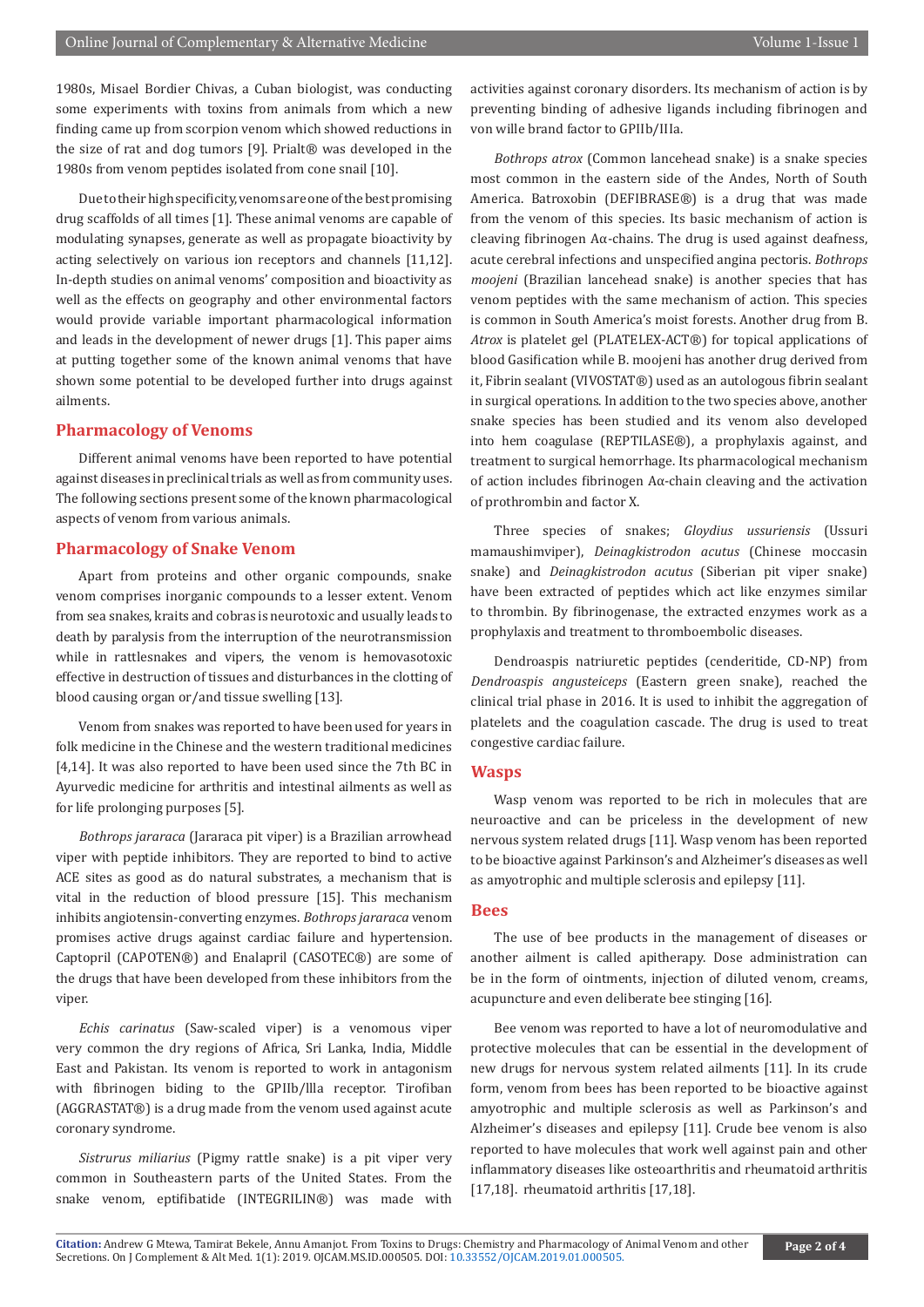# **Lizards**

Gila monster (*Heloderma suspectum*) venomous saliva was used to proteins and peptides from which exenatide, a protein, was synthesized [19]. This protein imitates glucagon-like peptide-1 action which is an important homeostasis of glucose usually not enough in diabetes mellitus patients [19].

Some of the pharmaceutical benefits of exenatide includes boosting of the secretion of insulin secretion, reduction of improper glucagon secretion elevations and restores insulin response of phase 1 [19]. Most common adverse events include mild nausea which reduces with time of dosage. BYETTA® and BYDUREON® are examples of drugs developed from exenatide, used against type 2 diabetes mellitus.

#### **Anemones**

*Stichodactyla helianthus* (Sun sea anemone), is a sea anemone very common in the Caribbean islands. Stichodactylatoxin shK (dalazatide, shK-186) from the anemone showed potential activity against lupus, multiple sclerosis, rheumatoid arthritis, psoriatic arthritis and other auto immune diseases by acting as a potassium (Kv1.3) channel antagonist.

*Blarina brevicauda* (Northern short –tailed shrew) is a venomous mammal very commonly found in the northeastern parts of the North American sub-continent. Its venom, soricidin, was developed into a drug that is used against various cancers including ovarian cancer. It works by Inhibiting TRPV6, a calcium selective transient receptor potential channel.

# **Scorpions**

Medicinal use of scorpion venom is well documented in folk Chinese and western medicine [4,14]. In more recent years, druglike enzymes have been extracted from scorpions for use against different ailments. *Leiurus quinquestriatus* (Deathstalker), a yellow scorpion is commonly found in scrubland and deserts of North Africa and parts of the Middle East. Chlorotoxin (BLZ-100®, TM-601®), a peptide from the scorpion, has shown potential against brain tumors (glioma) and other nervous system cancers [20] and other peptides have shown potential to regulate insulin, which is a useful mechanism against diabetes. The mechanism of action is by Binding to membrane type 1 matrix metalloproteinase (MMP), CLC-3 Cl- channel in glioma cells and other tumors of neuroectodermal origin among others.

#### **Snails**

Venom from *Conus magus*, a cone snail was used to develop a synthetic drug, ziconotide (Prialt®) (C102H172N36O32S) which is a non-NSAID, non-opoidal and non-local anesthetic drug. It is useful on the characteristics of its ω-conotoxin M-VII-A, a type-N Ca2+ channel blocker [1,21]. Ziconotide ameliorates chronic pain, which is usually untreatable though with limited efficacy when administered through the oral or common intravenous routes, commending direct administration into the spine [22].

#### **Leeches**

*Hirudo medicinalis* (European medicinal leech) is one of the leech species used medicinally besides *H. verbena, H. troctina and*  *H. orientalis.* Some peptides have been developed into drugs from H. medicinalis including; Bivalirudin (ANGIOMAX®), an anticoagulant in percuteneous coronary interventions which works as a direct thrombin inhibitor in a reversible way. Another drug is a lepirudin (REFLUDAN®), an anticoagulant in thromboembolic diseases working by irreversibly binding to thrombin and desirudin (IPRIVASKI®) used to prevent venous thrombotic occurrences. This is a selective and nearly irreversible thrombin inhibitor.

*Calliphora vicina* (Blowfly) larvae contains an antimicrobial compound, alloferon , which is used as an antiviral and antitumor agent in some parts of South Korea and Russia [23].

#### **Storage of Venom**

Some basic handling and management of animal venom is outlined in various guidelines [24]. Of importance to note, some venom may precipitate after some time in room temperature. In this condition, they may produce toxic fumes and they need to be immediately be removed from the surrounding and contained securely. Venoms are labile to temperatures. They need to be stored in a cold environment to the orders of less than -20 °C (-4F) up to a period of one month. It is even better if the venom is lymphorized and kept in cold for a relatively longer period.

#### **Conclusion**

Drug development and designing is a process that requires knowledge of properties of the compounds responsible for bioactivities. There is now evidence that these compounds are also available in animal secretions, most of which are peptides. Peptides are naturally not stable under elevated temperatures, as such, handling and storage ways need to be optimized to maintain structure and potency. In some African countries, there is the use of animal venom and secretions in disease management. However, most details are wrapped in secrecy, thereby losing the passing on of knowledge and skills from generation to generation. If such information were well recorded and managed, Africa would be much richer in drug development from animal venoms and other secretions. The study of drugs from animal venom can well feed into an area of nutraceuptides, where formidable potential drug formulations can be developed in combination with plant based bioactives. This area requires focus as well as investment in order to get better drugs for health and disease management.

# **Acknowledgement**

None.

# **Conflict of Interest**

No conflict of interest.

#### **References**

- 1. [Calvete JJ, Sanz L, Angulo Y, Lomonte B, Gutierrez JM \(2009\) Venomics,](https://www.sciencedirect.com/science/article/pii/S0014579309002142) [venoms, antivenoms. Federation of European Biochemical Societies](https://www.sciencedirect.com/science/article/pii/S0014579309002142) [Letters 583\(11\): 1736-1743.](https://www.sciencedirect.com/science/article/pii/S0014579309002142)
- 2. [Fry BG, Vidal N, Norman JA, Vonk FJ, Scheib H, et al. \(2006\) Early](https://www.nature.com/articles/nature04328) [evolution of the venom system in lizards and snakes. Nature 439: 584-](https://www.nature.com/articles/nature04328) [588.](https://www.nature.com/articles/nature04328)
- 3. [Fry BG, Vidal N, Vander Weerd L, Kochva E, Renijifo C \(2009\) Evolution](https://www.ncbi.nlm.nih.gov/pubmed/19457354) [and diversification of the toxicofera reptile venom system. J Proteomics](https://www.ncbi.nlm.nih.gov/pubmed/19457354) [72\(2\): 127-136.](https://www.ncbi.nlm.nih.gov/pubmed/19457354)